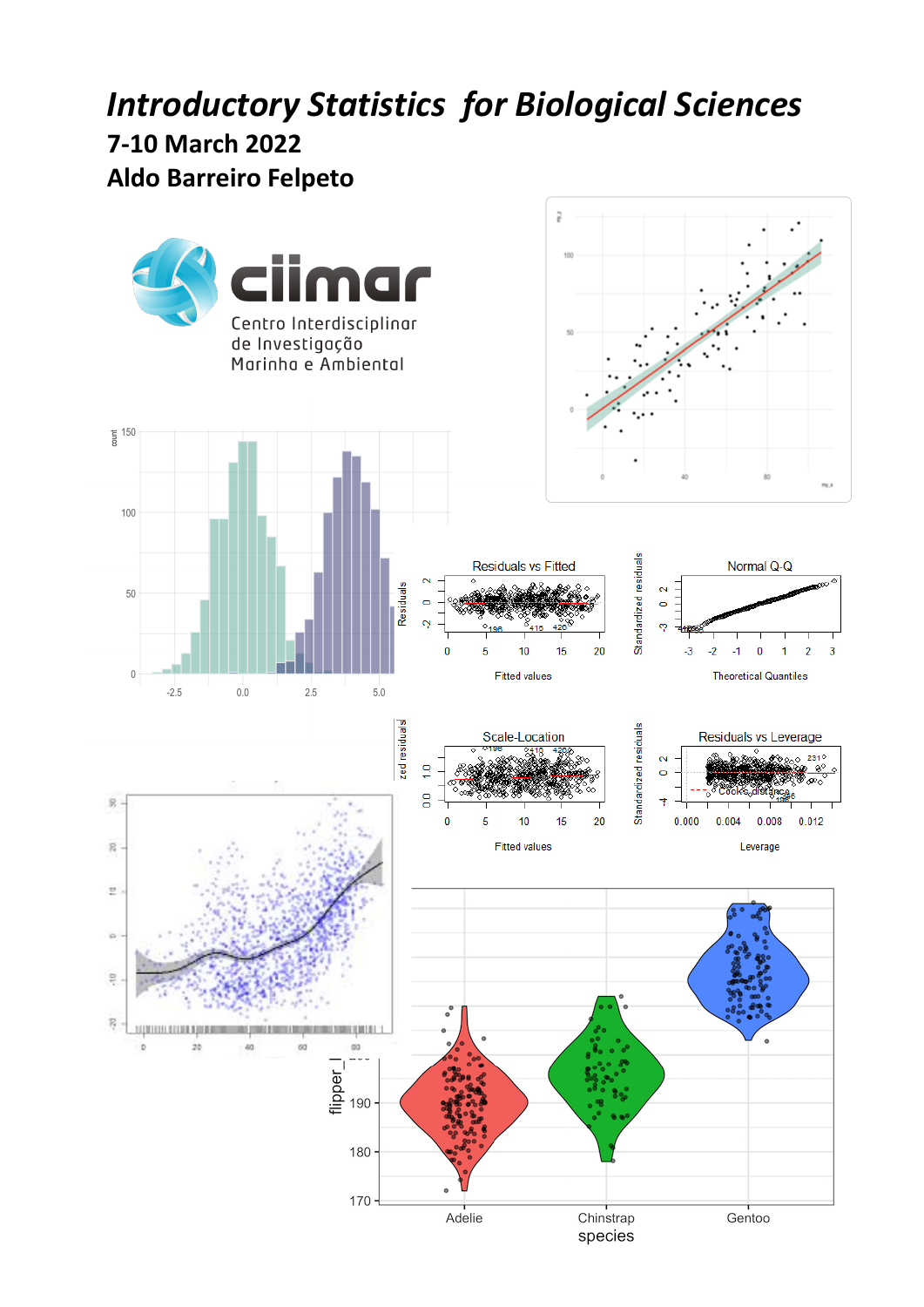### **Course program 16 hours; 7 – 10 March 2022**

Session 1. 10:00 – 14:00 h (break from 11:45 to 12:15h)

- 1.1 Descriptive statistics
- 1.2 Probability distributions
- 1.3 Data exploration
- 1.4 Exercises

#### Session 2. 10:00 – 14:00 h (break from 11:45 to 12:15h)

- 2.1 Contrast of hypothesis: parametric and non-parametric methods
- 2.2 Goodness of fit contrasts
- 2.3 Homogeneity contrasts
- 2.4 Exercises

#### Session 3. 10:00 – 14:00 h (break from 11:45 to 12:15h)

- 3.1 Linear regression
- 3.2 Non-linear regression
- 3.3 Non-parametric regression
- 3.4 Exercises

#### Session 4. 10:00 – 14:00 h (break from 11:45 to 12:15h)

- 4.1 Analysis of variance: foundations
- 4.2 Analysis of variance: worked example
- 4.3 Analysis of variance: repeated-measures and nested designs
- 4.4 Exercises

**Docent:** Aldo Barreiro Felpeto. CIIMAR.

**Price:** 100 € (CIIMAR/UP members) else 150 €.

**Registration:** after announcement, up to fill 25 available positions.

Registration, together with the payment information, is available in the CIIMAR website, through the link that is sent with the e-mail announcing the course.

Proof of payment required to book the place (send proof to abarreiro@ciimar.up.pt).

Right after affective registration, a confirmatory e-mail will be sent.

**Minimum audience required:** 5 registrations 2 weeks before the course.

#### **Important additional information:**

- The course will be 100% through the zoom platform

- The course will be taught in English.

- The software for teaching will be R, but it is not necessary any background with R. The aim of the course is not learning R language. The material (examples, exercises) is designed in a way that the software employed is not an obstacle.

- All the information and materials necessary for the development of the course will be made available for all the participants in the course through a link to the Open Science Framework website platform.

#### **Contact: abarreiro@ciimar.up.pt**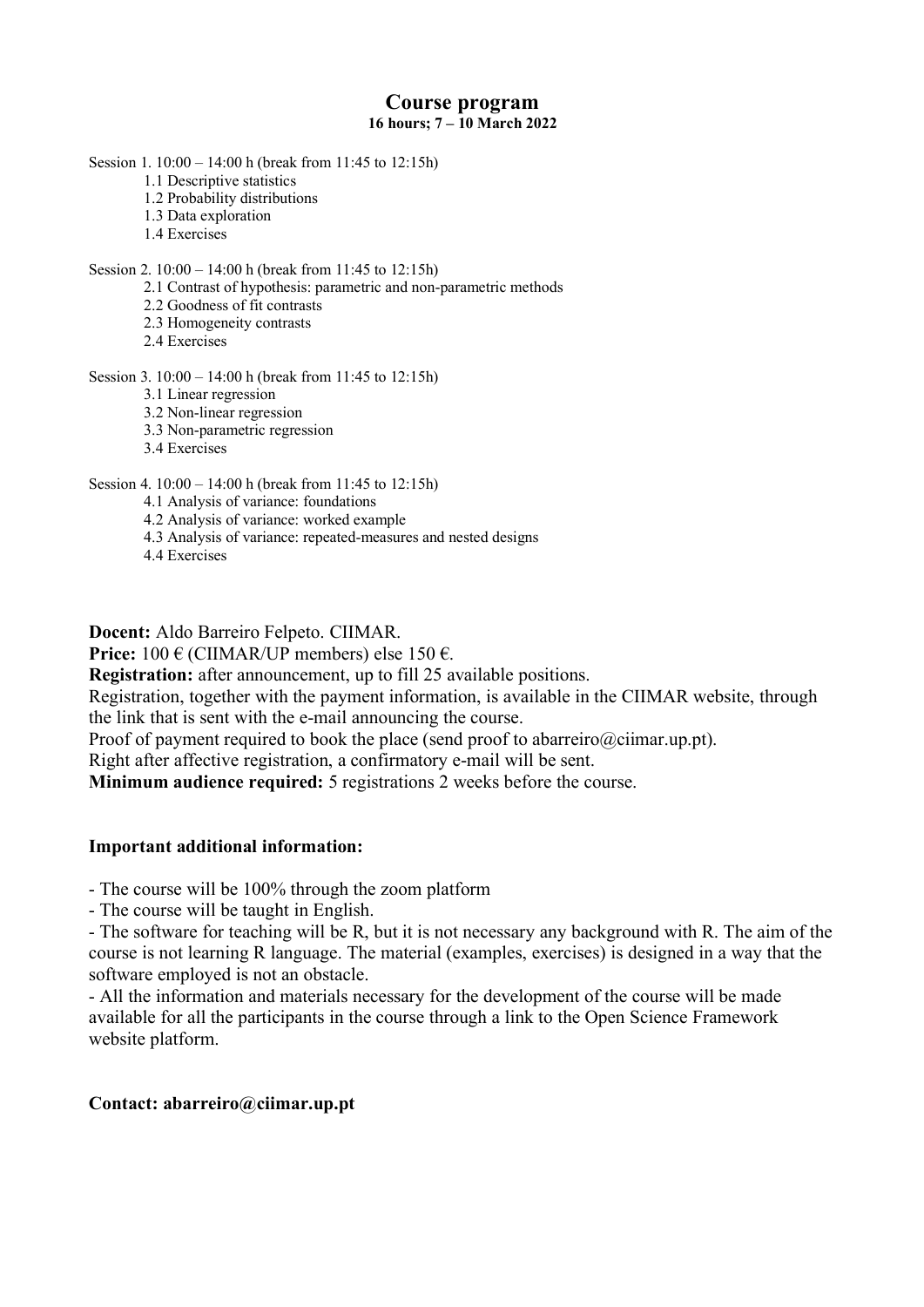# **Syllabus**

# *Course description*

This course will focus on four aspects: descriptive statistics, distributions, regression, and hypothesis testing. Mastering these aspects will enable students to study in the future more complex statistical models that are more useful today in research, such as GLM and its extensions GLZ and GAM. In this course will be included an introductory example of GLM with an Analysis of Variance, that also includes random factors will be seen in an introductory way. Although this course uses the R programming language as the basis for the examples and exercises, which will undoubtedly serve to further familiarize the student with it, learning this language is not

an objective of this course.

# *Course methodology*

The course consists of exemplified theoretical explanations, for which the open source programming language R will be used. Students will be provided with the material for the course lessons in pdf format, which contains the theoretical explanations together with the worked examples. The examples will also be supplied as R-language scripts. In addition, students will be provided with data files, which will be used to carry out a series of exercises during class hours. These exercises will also be reviewed during class hours.

# *General aim of the course*

Become familiar with the basic concepts of statistics and an introductory example of statistical model.

# *Specific aims of the course*

- Understand the meaning and usefulness of the main descriptive statistics parameters and measures.

- Learn basic aspects of distributions: parameters that define them, estimation of these parameters from a series of data, usefulness of the different distributions.

- Become familiar with different basic graphic exploration options.

- Learn to differentiate the common aspects that define all regression techniques, and also those that differentiate them to apply them to each specific case.

- Learn various ways of fitting and selecting regression models.

- Understand the objective and fundamentals of hypothesis testing, as well as provide a general view of all the specific cases that exist for these tests, both in the parametric and non-parametric statistical framework.

- Understand the fundamentals of the analysis of variance.

- Recognize the differences between fixed factors and random factors, in the context of the general linear model using analysis of variance.